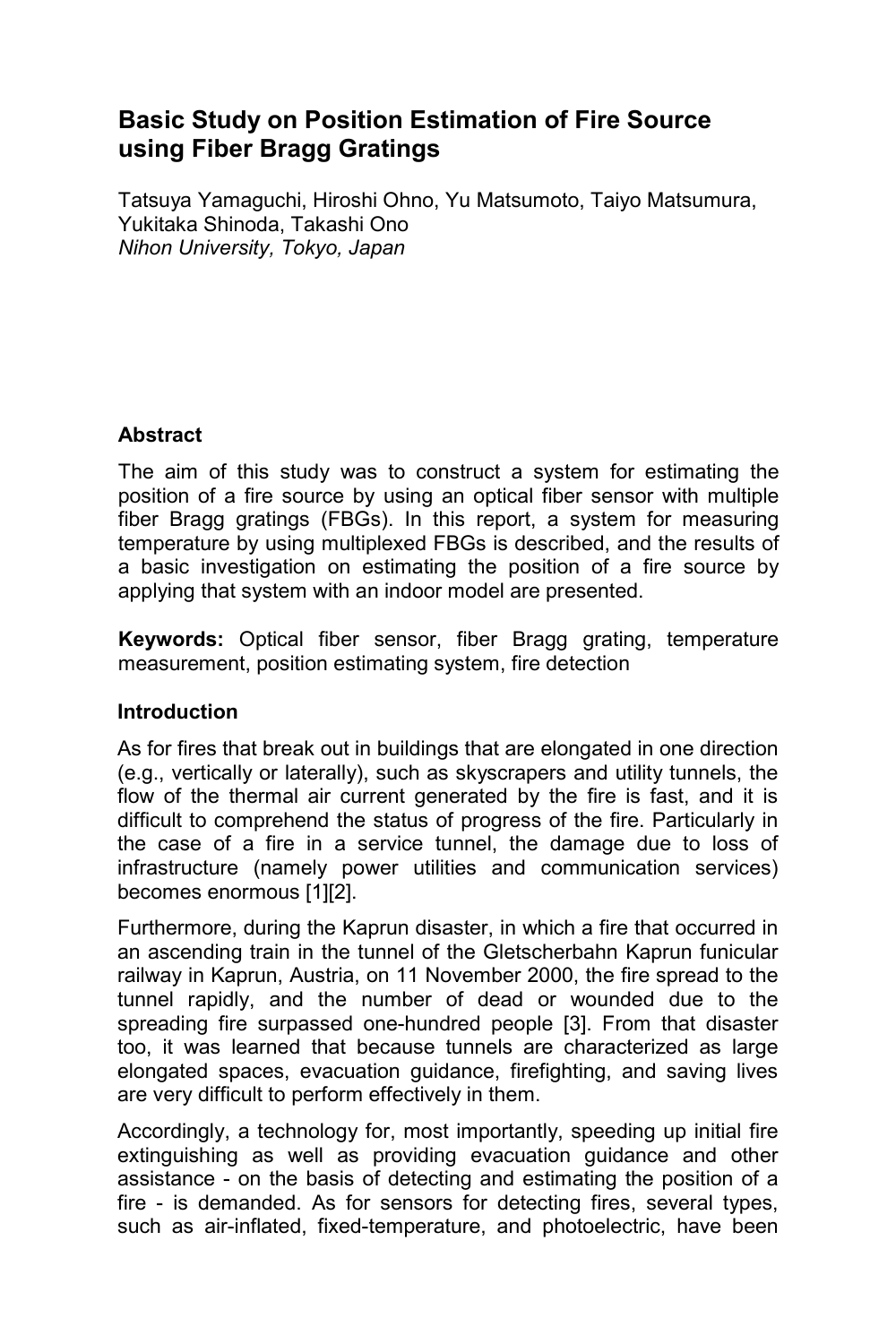proposed. However, simultaneously measuring a wide area with these sensors is difficult, and estimating the position of a fire, so that evacuation routes can be planned, is also difficult.

The authors have applied an optical-fiber sensor that is suitable for measuring temperature from a long distance. As well as featuring outstanding explosion resistance and corrosion resistance, this sensor does not need a power source. As a result of these features, the optical-fiber sensor is effective for measuring temperature in large spaces [4-6]. As an optical-fiber sensor, fiber Bragg gratings (FBGs) were utilized. A FBG can function as a diffraction grating because it incorporates a periodic refractive-index change in the core of the optical fiber. Accordingly, when a light with a broad bandwidth is incident to the FBG, only the light with the Bragg wavelength is reflected.

Moreover, if the temperature at the FBG changes the reflected wavelength shifts. Since the extent of that shift is proportional to temperature, the FBG can be utilized for measuring temperature. As another feature of a FBG, wavelengths other than the reflected wavelength are transmitted. Exploiting these features of a FBG, in particular, multiplexing FBGs with different Bragg wavelengths, makes it is possible to measure temperatures at multiple points with a single multiplexed optical fiber [4][7][8]. The authors' aim is to construct a "fireposition estimating system" using FBGs. In this report, the results of a basic experiment on estimating the position of a fire - by arranging multiple FBGs in a model of the interior of a room and taking simultaneous temperature measurements at multiple points - are presented.

# **Experiment**

The experimental setup is shown schematically in Fig. 1. It consists of an optical system and a model of a room interior. The optical system is configured with an amplified spontaneous emission (ASE) light source, an optical circulator, four FBGs (for measuring temperature), and a wavelength monitor (WM). The ASE light source houses an optical fiber with doped rare-earth (erbium) ions. By optically exciting these ions and inducing the optical medium to the population-inversion state, it is possible to emit wideband spontaneous emission light in the 1.55-µm wavelength band. Light from the light source propagates along the optical fiber, via the optical circulator, and is input into the four FBGs. The Bragg wavelengths  $(\lambda_{Bk})$  of the FBGs [i.e., FBG<sub>k</sub> (k=1–4)] are respectively 1540, 1545, 1550, and 1555 nm. The light reflected at each λ<sub>Bk</sub> by the FBGs is input into the WM via the optical circulator. The WM (FB200, ANDO) is a spectroscopic type monitor mounting a diffraction grating and a photodiode array, and features wavelength resolution of 1 pm. The WM acquires data concerning the wavelengths of the FBGs every 0.5 s, and sends it to a PC via an RS-232C connection.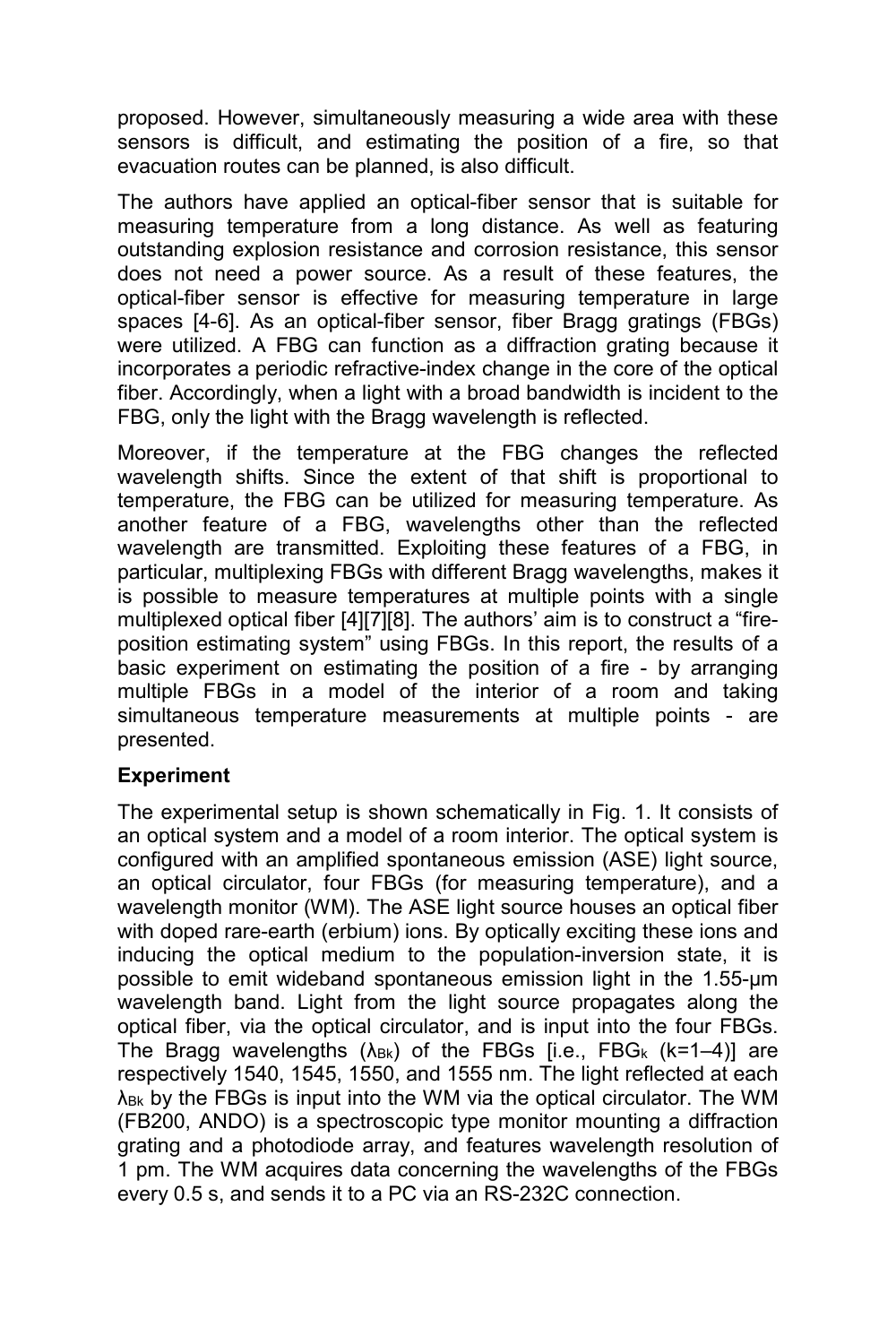The size of the indoor model (namely, 0.8 m square by 0.3 m high) is one-tenth scale in regard to a size of a general office. To simulate a heat source (25 mm square by 12 mm high), a ceramic heater (which can control temperature up to a maximum of 500 °C) was used. As for the arrangement of the FBGs, the floor space was divided into 16 zones, and the temperature of each zone was measured by one of the FBGs (one FBG covering four zones). As shown in Fig. 2, which shows a plane view of the model room, one FBG was installed in the center of the ceiling of areas A to D. Two thermocouples,  $TC_1$  and  $TC_2$ , were respectively installed at the heater and near FBG<sub>3</sub> for measuring the temperatures at those positions.



Fig. 1. Experimental setup.

A screenshot of the PC monitor of the temperature-measurement system, constructed by using a graphical programming language (LabVIEW, National Instruments), is shown in Fig. 3. The systems can measure the temperature at the two installed thermocouples and the four FBGs twice every second. By using this system in the experiment, it was possible to measure the temperature at each FBG after the position of the heater was changed, and since the temperature at the four FBG positions changed too, it was possible to estimate the position of the heat source.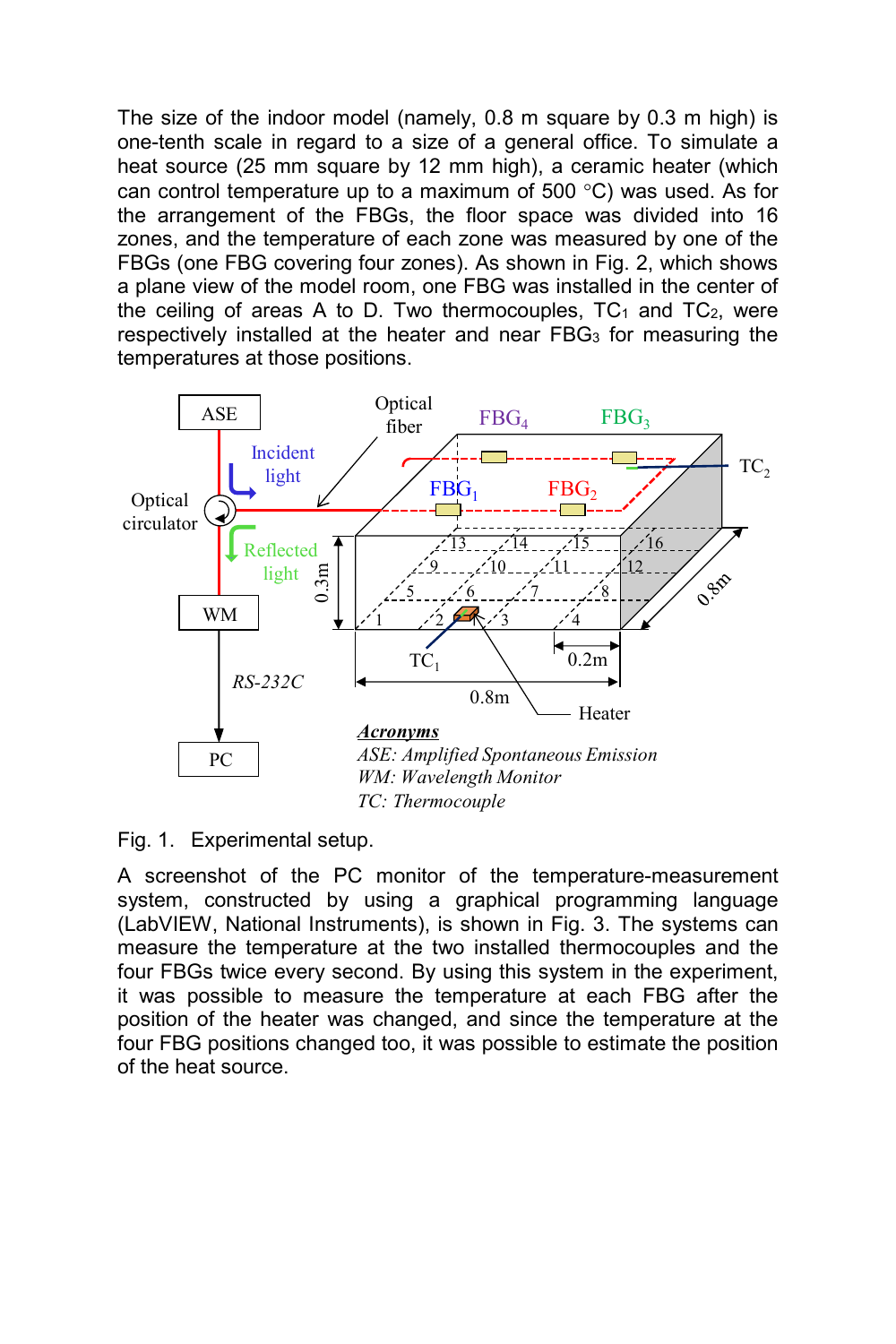





Fig. 3. Screenshot of temperature-measurement system.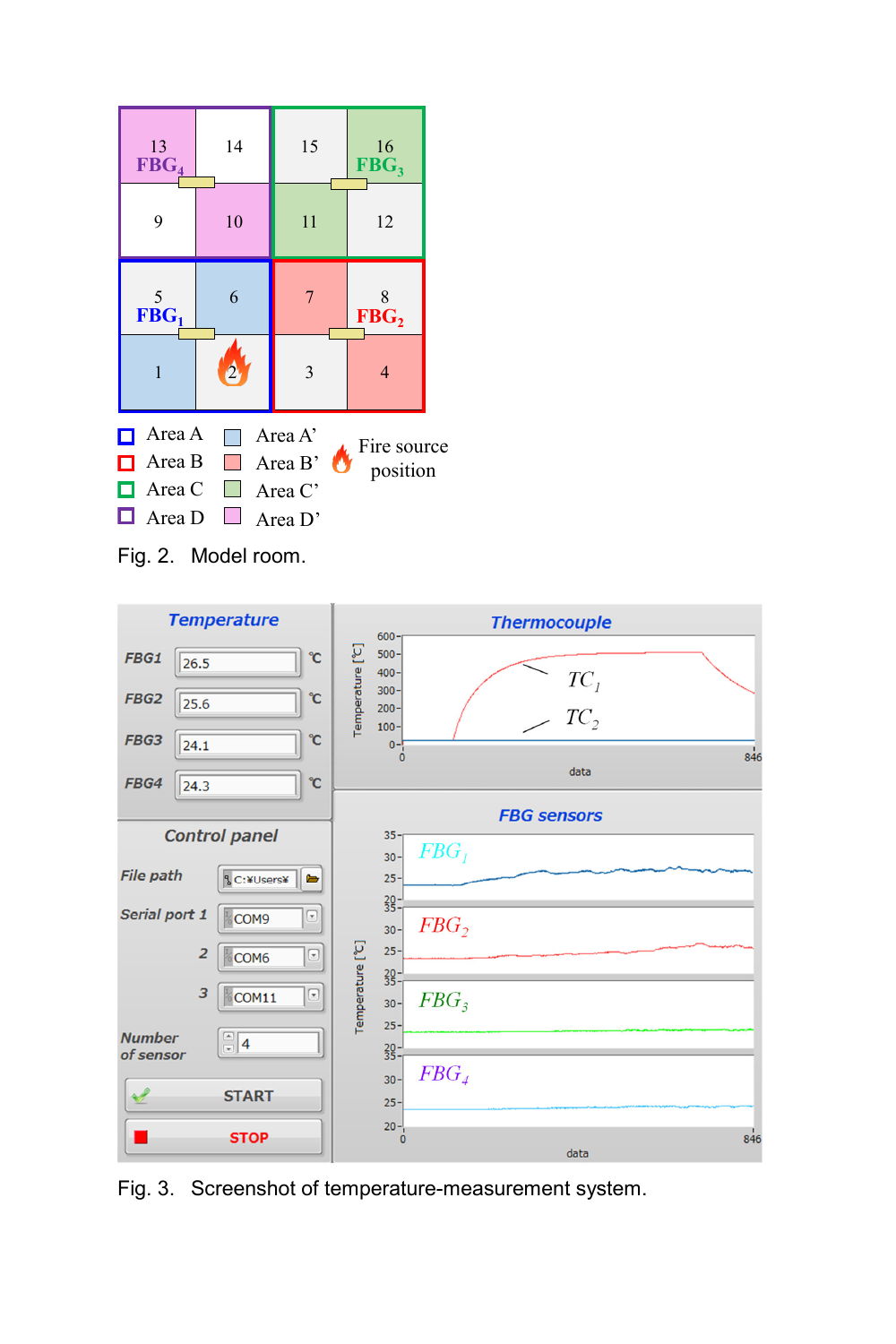# **Results**

1. Temperature characteristic of FBGs

The characteristic reflection wavelength of the FBG in regard to temperature was measured first. As for the measurement, the FBGs were put in a Peltier constant-temperature chamber, and the temperature was controlled in the range of  $3 - 65$  °C.

The dependences of reflection wavelength on set temperature for the four FBGs are plotted in Fig. 4. The plots indicate that the reflection wavelength of each FBG increases linearly with increasing temperature. Moreover, an approximate straight line obtained by the least-squares method (and the accompanying equation representing the line) is also plotted in the figure. As for each FBG, the slope of reflection wavelength versus temperature is about 10 pm/°C. On the basis of this result, a conversion formula to obtain temperature from wavelength was established and incorporated in the temperature-measurement system. In this way, it is possible to measure the temperature at the four points from reflection wavelength of each FBG.





2. Temperature measurement using FBGs

The position of the heater was changed, and the temperature was measured by using the temperature-measurement system. Fifty seconds after the measurement started, the power supply was applied to the heater. The measured temperatures in the case, the heater (simulating a fire source) was located at positions #1, #2, #5, and #6 in area A (see Fig. 2), are plotted in Fig. 5. In Fig. 5, the measurement data are plotted after moving-average treatment. It is clear from the figure that when the heat source is turned on, the temperature measured by each FBG rises.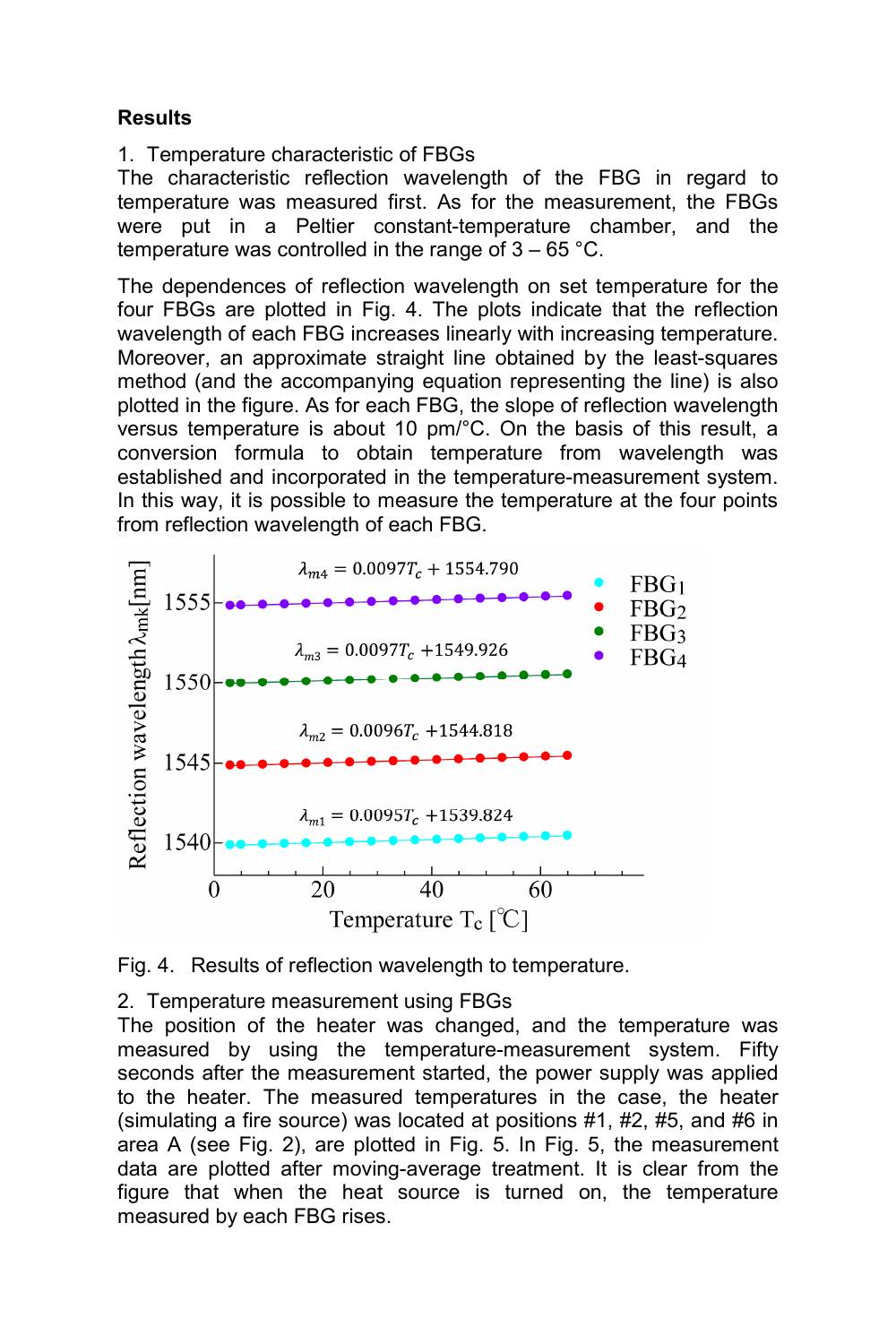It is also clear that in regard to any position in area A, the temperature at FBG<sub>1</sub> increases the most, and the temperature rises as the distance from the heat source to the sensor decreases. As for the other areas too, the same experiment was performed, and the same result was obtained.

Estimating the position of the heat source from the integrated value of measured temperature (integral temperature, hereafter) was experimentally attempted. Since the initial temperature in the room varied from one experiment to the next, the integral temperature was calculated by subtracting the initial temperatures at the start of measurement from the measured temperatures. The integral temperatures calculated from the measurements taken at position #2 in Fig. 5 are plotted in Fig. 6. It is clear from these results that the rise in temperature depends on distance from the heat source to the FBG in the following ascending order of magnitude of dependence:  $FBG<sub>1</sub>$ , FBG2, FBG4, and FBG3. The procedure for estimating the position of the fire source - on the basis of the results plotted in Fig. 6 - is explained as follows.



**Area A** 

Fig. 5. Results of temperature measurement in area A.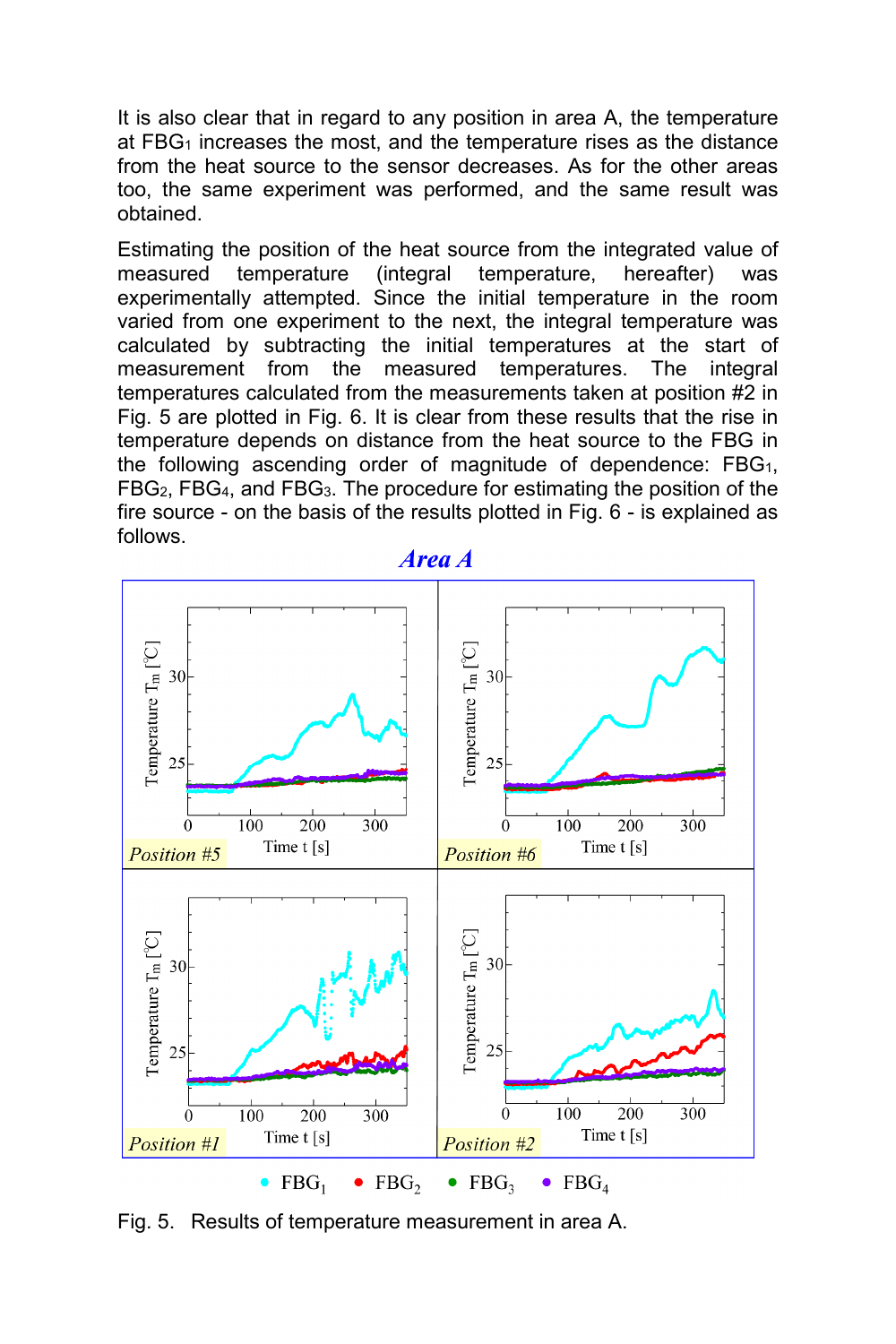Step 1:

A threshold value (Th-a) is set, and areas A to D are determined according to the areas containing the FBG with the maximum integral temperatures in the designated areas. (As for the results in Fig. 6, area A gives the maximum integral temperature from FBG1.)

Step 2:

The area containing the FBG with the second-largest integral temperature is determined, and candidate positions for the fire source are selected. (In Fig. 6, the second-highest integral temperature measured by FBG<sub>2</sub> is narrowed down to positions  $#1$ ,  $#2$ , and  $#6$  of area A, and position #5 is excluded from the candidates.)

### Step 3:

Next, the third- and second-largest integral temperatures of the FBGs are calculated, and the differences  $(G<sub>ST</sub>)$  between the two values are obtained. Then, the value of the  $G_{ST}$  and the threshold value (Th-b) are compared, and the potential positions are narrowed down. (In Fig.6, the difference  $(GST)$  between the integral values of FBG<sub>2</sub> and FBG<sub>4</sub> is obtained, position #2 is selected as the candidate position if the difference  $(G<sub>ST</sub>)$  is greater than or equal to Th-b, and position #1 and #6 (area A' in Fig. 2) are selected if the difference  $(G_{ST})$  is less than Th-b.)

Here, the operating condition for the two types of spot-type sensors is 15 °C/min. Based on this operating condition, the threshold values Th-a was converted into integral values, and 450.00 °C·s was obtained. Accordingly, the alarm threshold was taken as 450.00 °C·s. The level of Th-a as a pre-alarm was investigated. As for Th-a, four values, namely, 225.00 (50 %), 112.50 (25 %), 56.25 (12.5 %), and 28.13 (6.25 %), were investigated. Th-b (which is the value compared with the difference  $(G_{ST})$  of the second- and third-highest integral temperatures) was taken as 10 % of each Th-a.

# 3. Results of position estimation

The above-described method for estimating position was experimentally evaluated as follows. In the experimental evaluation, the heater was placed at 16 points in areas A to D, and three temperature measurements were taken at each position (thus totaling 48 measurements). The results of the position estimation are listed in Table 1. In the table, "○" indicates an exact match, "△" indicates an area-only match, and "×" indicates no match. In regard to five values of threshold Th-a, estimation accuracy was around 80 %. These results indicate that it is possible to sound a pre-alarm under the assumption that the fire source is in the initial stage. Moreover, as for identification in areas A to D, estimation rate was 100 % regardless of the value of Th-a. The results presented in this report demonstrate the applicability of temperature estimation using optical-fiber-sensor FBGs to estimating the position of a fire source.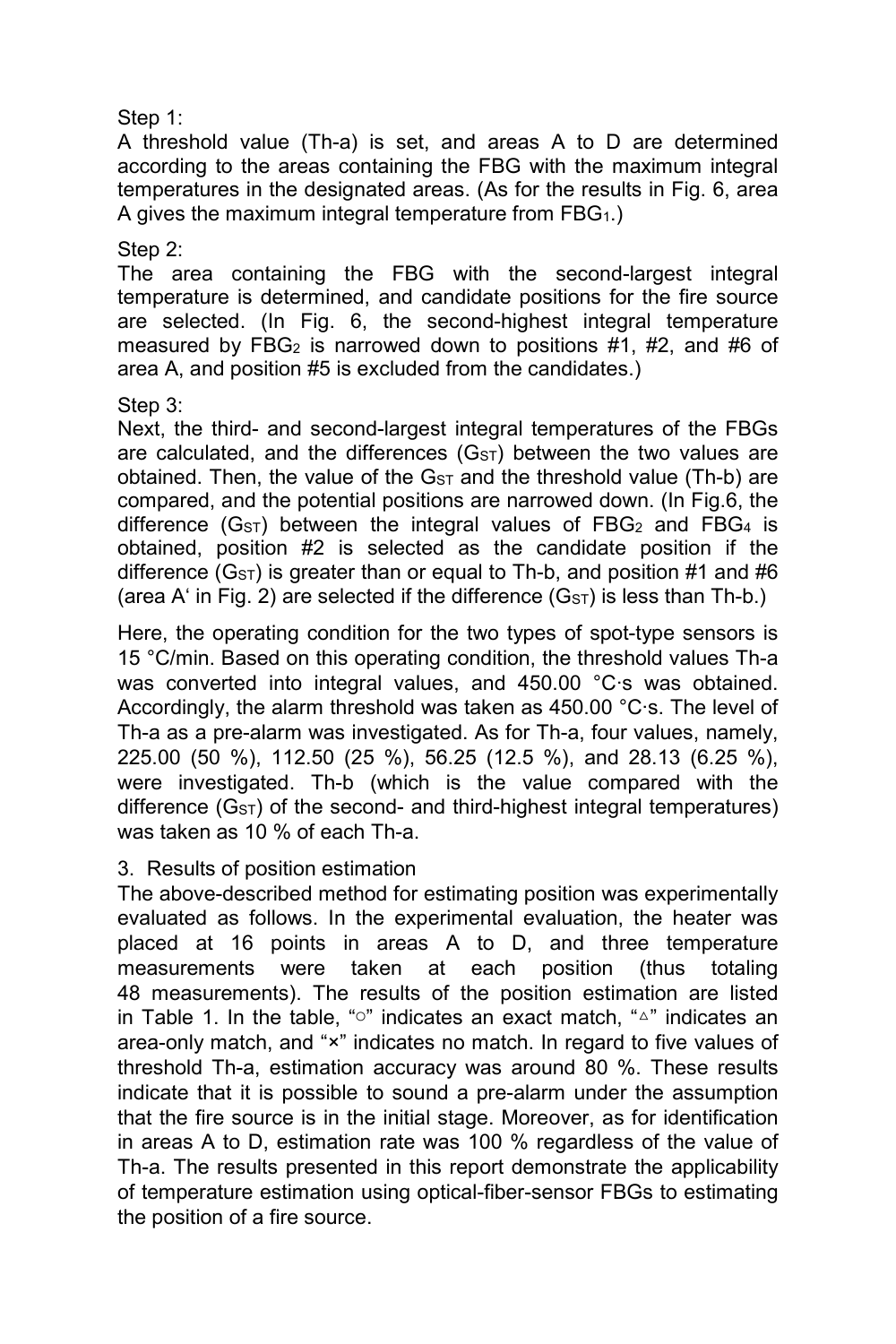

Fig. 6. Integrated values of temperature (position #2).

| Type  | Threshold $[^{\circ}C \cdot s]$ |        |       | Determination<br>result |    |   | Accuracy<br>rate |
|-------|---------------------------------|--------|-------|-------------------------|----|---|------------------|
|       | No.                             | Th-a   | Th-b  |                         | Δ  | × |                  |
| Alarm | $\left(1\right)$                | 450.00 | 45.00 | 39                      | 9  |   | 81.25%           |
|       | (2)                             | 225.00 | 22.50 | 42                      | 6  |   | 87.50%           |
| Pre-  | (3)                             | 112.50 | 11.25 | 39                      | 9  |   | 81.25%           |
| alarm | 4)                              | 56.25  | 5.63  | 38                      | 10 |   | 79.17%           |
|       | 3)                              | 28.13  | 2.81  | 38                      | 10 |   | 79.17%           |

Table 1. Results of position estimation for fire detection.

 $\bigcirc$ : Exact match  $\bigtriangleup$ : Match only area  $\times$ : No match

# **Conclusion**

A temperature-measurement system using fiber Bragg gratings as optical-fiber sensors was developed. This system was demonstrated to be applicable to measuring temperatures at multiple points in a room and estimate the position of a fire source from those temperature measurements. According to an experimental evaluation of the system, position-estimation accuracy was about 80 %, and when the estimation target was limited to areas only, the estimation accuracy was 100 %. We obtained the prospect that this system can be applied to estimating the position of an actual fire.

As for the future, since temperature-measurement systems using FBGs use optical-fiber switches, it is possible to multiplex the optical fibers. Accordingly, by laying optical fibers in all floors of a building or in all